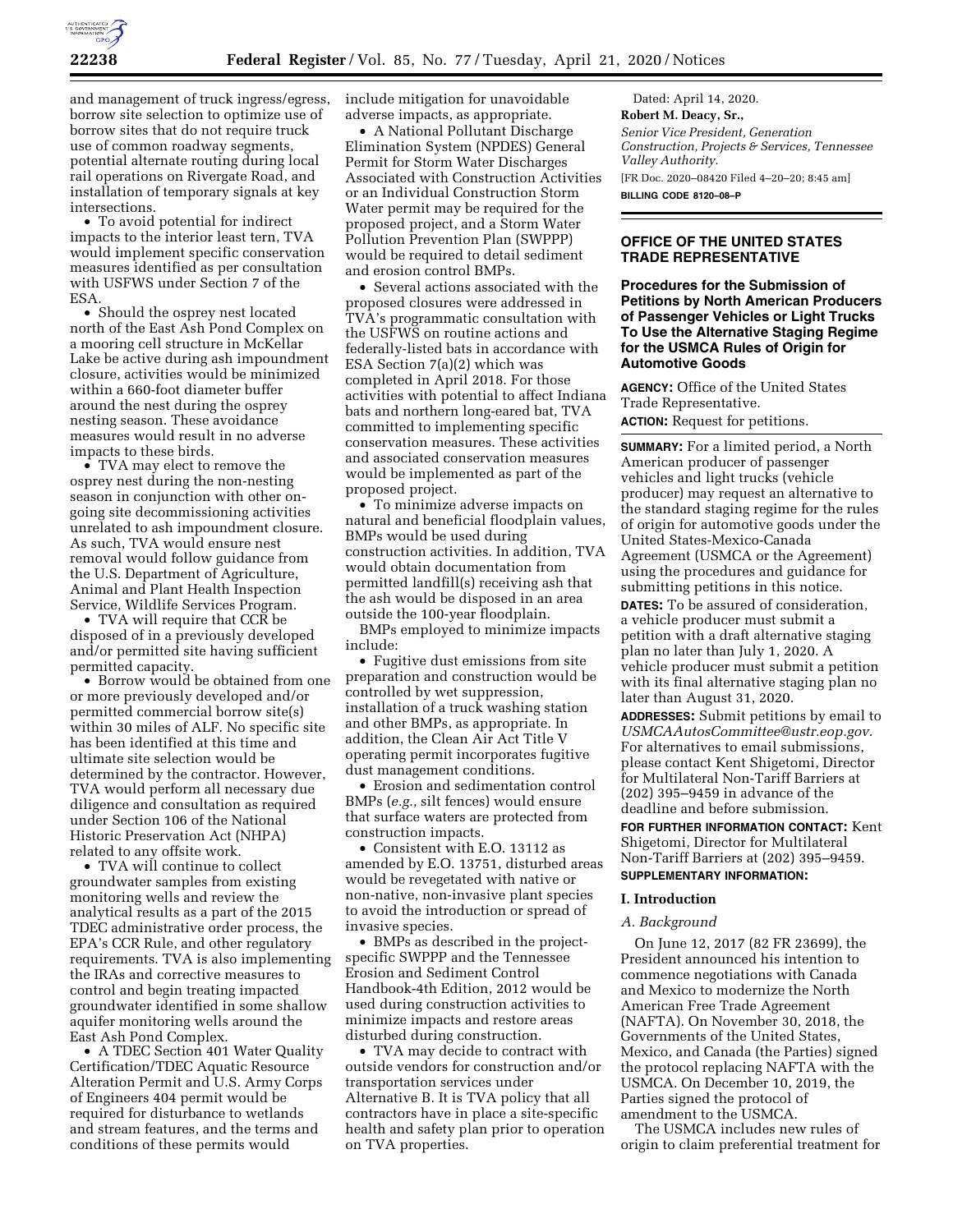automotive goods, including higher Regional Value Content (RVC) thresholds, mandatory requirements to produce core parts in the region, mandatory steel and aluminum purchasing requirements, and a Labor Value Content (LVC) requirement. The Agreement allows vehicle producers to request an alternative staging regime for these requirements that would permit a longer period of transition to help ensure that future production is able to meet the new rules. The standard staging regime is specified under the Automotive Appendix to Chapter 4 of the USMCA (Automotive Appendix), with the exception of Article 8, which specifies provisions relating to the alternative staging regime. You can find information about the estimated impact of the USMCA rules of origin on investment, production, and employment in the U.S. automotive sector on the Office of the United States Trade Representative (USTR) website: *https://ustr.gov/trade-agreements/free[trade-agreements/united-states-mexico](https://ustr.gov/trade-agreements/free-trade-agreements/united-states-mexico-canada-agreement/us-automotive-sector)canada-agreement/us-automotive[sector.](https://ustr.gov/trade-agreements/free-trade-agreements/united-states-mexico-canada-agreement/us-automotive-sector)* 

# *B. Overview of the Alternative Staging Regime*

The alternative staging regime differs from the standard staging regime by providing additional time and a different phase-in of the new requirements. It provides an alternative to certain rules of origin requirements for passenger vehicles and light trucks, but does not replace any other rules of origin or any provisions of general applicability for these goods to claim preferential treatment under the USMCA.

For instance, under an alternative staging regime, importers of certain passenger vehicles and light trucks will have an additional two years—five years instead of three—to meet the requirements, and the vehicles will have different RVC and LVC thresholds.

To qualify for an alternative staging regime, a vehicle producer must submit a petition with the information described in Section III, including a detailed and credible plan if the quantity of vehicles for which the producer requests an alternative staging regime exceeds a ten percent threshold. A plan could include commitments to make additional investments in the United States and North America, or additional purchases of U.S. and North American parts. You can find more information on the criteria for acceptance of a plan in Section IV. Because of the integrated nature of the North American auto industry and market, USTR will coordinate with the

governments of Canada and Mexico throughout the alternative staging process.

# *C. Definition of Vehicle Producer, Passenger Vehicle, and Light Truck*

A 'vehicle producer' is a producer of passenger vehicles or light trucks in the territory of the United States, Mexico, or Canada. The definitions of ''passenger vehicle'' and ''light truck'' are in Article 1 of the Automotive Appendix.

## *D. Timing of Petitions for the Alternative Staging Regime*

A vehicle producer must submit a petition with a draft alternative staging plan by July 1, 2020. If USTR and the Interagency Committee on Trade in Automotive Goods (Committee) established in Executive Order 13908 of February 28, 2020 identify any deficiencies in a vehicle producer's draft alternative staging plan, the vehicle producer must submit a petition with a final draft alternative staging plan correcting those deficiencies no later than August 31, 2020. If USTR and the Committee do not identify any deficiencies in a vehicle producer's draft alternative staging plan, the vehicle producer must submit a petition with a final draft alternative staging plan with any modifications, or a statement requesting that its draft alternative staging plan be considered final, no later than August 31, 2020. If a producer has questions about the content of a petition, it should contact Kent Shigetomi, Director for Multilateral Non-Tariff Barriers at (202) 395–9459, as soon as possible and well in advance of the deadlines and before submission. USTR will not consider any petition submitted after the relevant dates, unless there is a good cause and the producer has made arrangements with USTR in advance of the deadline. For clarity, a vehicle producer is not required to submit a petition for an alternative staging regime if it intends to claim preferential treatment using the standard staging regime. However, if a vehicle producer is unsure about whether to request an alternative staging regime, it should do so under this notice. If USTR grants use of an alternative staging regime, a vehicle producer still can make claims for preferential tariff treatment under the standard staging regime if it determines it no longer requires use of the alternative staging regime.

The alternative staging regime is valid for five years after the entry into force of the Agreement unless the vehicle producer requests a longer period and it is accepted by USTR and the Committee. After expiration of the

alternative staging period, all claims of preferential treatment for passenger vehicles and light trucks must meet the rules described under the standard USMCA rules in the Automotive Appendix.

## **II. Eligibility To Use the Alternative Staging Regime**

# *A. Covered Vehicle Producer*

A vehicle producer may submit a petition to use an alternative staging regime if the importer of the vehicles intends to make a claim of preferential treatment under the USMCA upon or after entry into force of the Agreement, and the producer has determined that it will be unable or unlikely to be able to meet the rules of origin under the standard staging regime or the standard USMCA rules of origin for automotive goods for such claims upon entry into force.

## *B. Ten Percent of Production*

The quantity of passenger vehicles or light trucks eligible for an alternative staging regime is limited to 10 percent of a vehicle producer's total passenger vehicle or light truck production during the 12 month period prior to entry into force of the Agreement, or the average of such production during the complete 36 month period prior to entry into force of this Agreement, whichever is greater. A vehicle producer may request quantities above this limit if it provides a detailed and credible plan that ensures that these vehicles will meet all the requirements during the alternative staging regime period and the requirements under the Automotive Appendix after the expiration of the alternative staging period. Sections C and D below provide further information about these requirements, and Section III outlines the necessary components of a detailed and credible plan.

# *C. Requirements During the Alternative Staging Period*

Under the alternative staging regime, eligible passenger vehicles or light trucks will be considered originating under the USMCA if they meet the following requirements:

a. An RVC threshold of no less than 62.5 percent, under the net cost method, for eligible passenger vehicles or light trucks.

b. An RVC threshold of no less than 62.5 percent, under the net cost method, or 72.5 percent under the transaction value method if the corresponding rule includes a transaction value method, for parts falling under Table A.1 of the Automotive Appendix, except for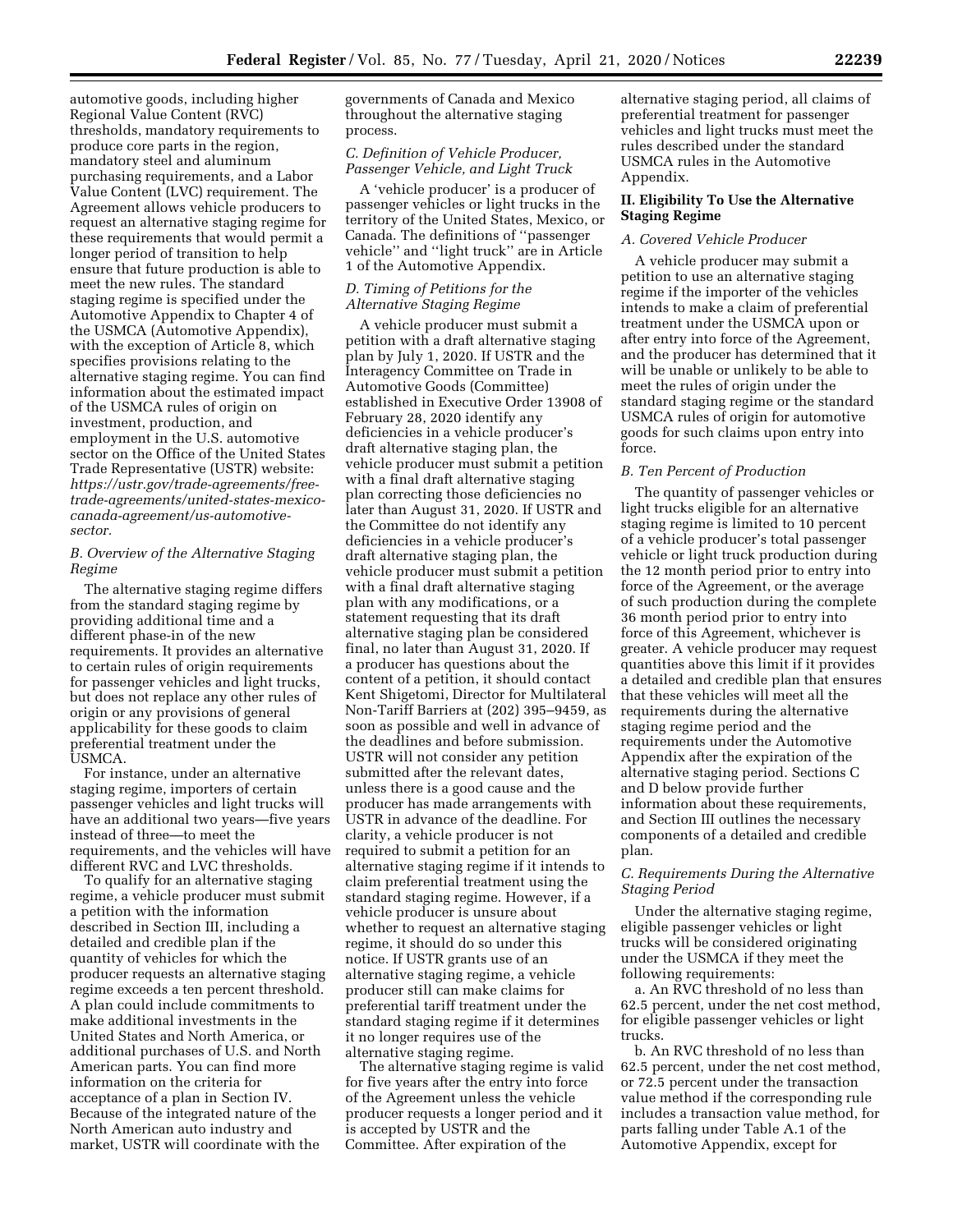batteries of subheading 8507.60, that are used in the production of such eligible passenger vehicles or light trucks.

c. At least 70 percent of a vehicle producer's purchases of steel and at least 70 percent of a vehicle producer's purchases of aluminum, by value, must be originating per the requirements outlined in Article 6 of the Automotive Appendix. If a vehicle producer demonstrates the existence of contracts, MOUs, or other similar types of business agreements or information to meet this requirement during the alternative staging period, that producer will be exempt from having to certify to this requirement during the alternative staging period. A vehicle producer should provide this information in the petition outlined in Section III.

d. An LVC threshold of at least 25 percent, consisting of at least 10 percentage points of high-wage material and manufacturing expenditures, no more than 10 percentage points of highwage technology expenditures, and no more than 5 percentage points of highwage assembly expenditures.

All methods and calculations for the requirements or thresholds described above should be made according to the applicable provisions in Chapter 4 of the Agreement. Notwithstanding these requirements or thresholds, all other product-specific rules of origin and all other applicable requirements of the Agreement will apply to such goods during the alternative staging regime period, with the exception of the core parts requirement described under Article 3.7 of the Automotive Appendix. Passenger vehicles and light trucks deemed eligible for an alternative staging regime will be exempt from the core parts requirement during the alternative staging period.

# *D. Requirements After the Alternative Staging Period*

After the expiration of the applicable alternative staging period, all passenger vehicles or light trucks, or automotive parts for such vehicles, will be considered originating under USMCA if they satisfy the rules specified under the Automotive Appendix. These rules include:

a. An RVC threshold of no less than 75 percent, under the net cost formula.

b. An RVC threshold of no less than 75 percent, under the net cost formula, or 85 percent under the transaction value method if the corresponding rule includes a transaction value method, for parts classified in Table A.1 of the Automotive Appendix used in the production of such eligible passenger vehicles or light trucks.

c. Compliance with the core parts requirement specified under Article 3.7 of the Automotive Appendix.

d. At least 70 percent of a vehicle producer's purchases of steel and at least 70 percent of a vehicle producer's purchases of aluminum must be originating per the methodology described in Article 6 of the Automotive Appendix.

e. An LVC threshold of at least 40 percent for a passenger vehicle, consisting of at least 25 percentage points of high-wage material and manufacturing expenditures, no more than 10 percentage points of high-wage technology expenditures, and no more than 5 percentage points of high-wage assembly expenditures.

f. An LVC threshold of at least 45 percent for a light truck, consisting of at least 30 percentage points of high-wage material and manufacturing expenditures, no more than 10 percentage points of high-wage technology expenditures, and no more than 5 percentage points of high-wage assembly expenditures.

g. All other applicable requirements of Chapter 4.

### *E. Requirements for 403.6 Vehicles*

Notwithstanding Section C above, a vehicle producer may request to continue using the regulations implementing the NAFTA rules of origin provisions of General Note 12, HTSUS, and Chapter Four of the NAFTA that were in effect prior to entry into force of the USMCA (*e.g.,* 19 CFR chapter I, 1994 edition, appendix to part 181) for vehicles that were covered under the alternative staging regime described in Article 403.6 of NAFTA as of the date of signature of USMCA, November 30, 2018. Requests will be subject to approval of a vehicle producer's alternative staging petition and the NAFTA regulations only will apply to such vehicles for the remainder of the period under the Article 403.6 alternative staging regime. After the expiration of the period under the Article 403.6 alternative staging regime and until the end of the permitted USMCA alternative staging period, these vehicles will need to meet the requirements under Section C or D to be eligible for preferential tariff treatment during the permitted alternative staging regime under the USMCA. After the expiration of the permitted USMCA alternative staging period, these vehicles will need to meet the requirements under Section D to be eligible for preferential tariff treatment under the USMCA.

#### **III. Information Required in Petition**

A vehicle producer requesting to use an alternative staging regime must submit a petition containing the following information:

#### *A. Cover Letter*

a. *Request for Use of the Alternative Staging Regime.* Identify vehicle models that would be subject to the alternative staging regime and the share these vehicles represent of the company's North American production.

b. *Statement of Period of Alternative Staging Regime.* Identify the period of alternative staging the company is requesting for each vehicle model, noting in particular the introduction date of each model and the period of each model cycle. For specific vehicle models with a model cycle that extends beyond five years from the date of entry into force of the Agreement, the petition must include a specific request to extend the applicability of the alternative staging plan beyond five years to those specific vehicle models.

c. *Commitment to Meet the Requirements During and After Expiration of the Alternative Staging Regime.* A petitioner must certify that it will meet the requirements for the alternative staging regime set out in Section II.C, for requested vehicle models claiming USMCA preferential treatment during the entirety of the alternative staging period. Additionally, petitioners must certify that vehicle models for which USTR grants an alternative staging regime will meet the requirements set out in Section II.D upon expiration of the alternative staging regime and confirm thereafter for all vehicles claiming USMCA preferential treatment.

d. *Understanding of Requirement to Notify Modifications to Plan.* A vehicle producer must state that it will notify USTR and the Committee as soon as practicable, of any material changes to the information contained in the petition that will affect the producer's ability to meet any of the requirements set forth in Articles 2 through 7 of the Automotive Appendix after the alternative staging period has expired. A vehicle producer may submit to the Committee a request for modification of its plan with respect to such changes and provide a list of the material changes to the information contained in the petition, including any supplemental information relating to the petition, and of any material changes to circumstances that will affect the producer's ability to meet any of the requirements set for in Articles 2 through 7 of the Automotive Appendix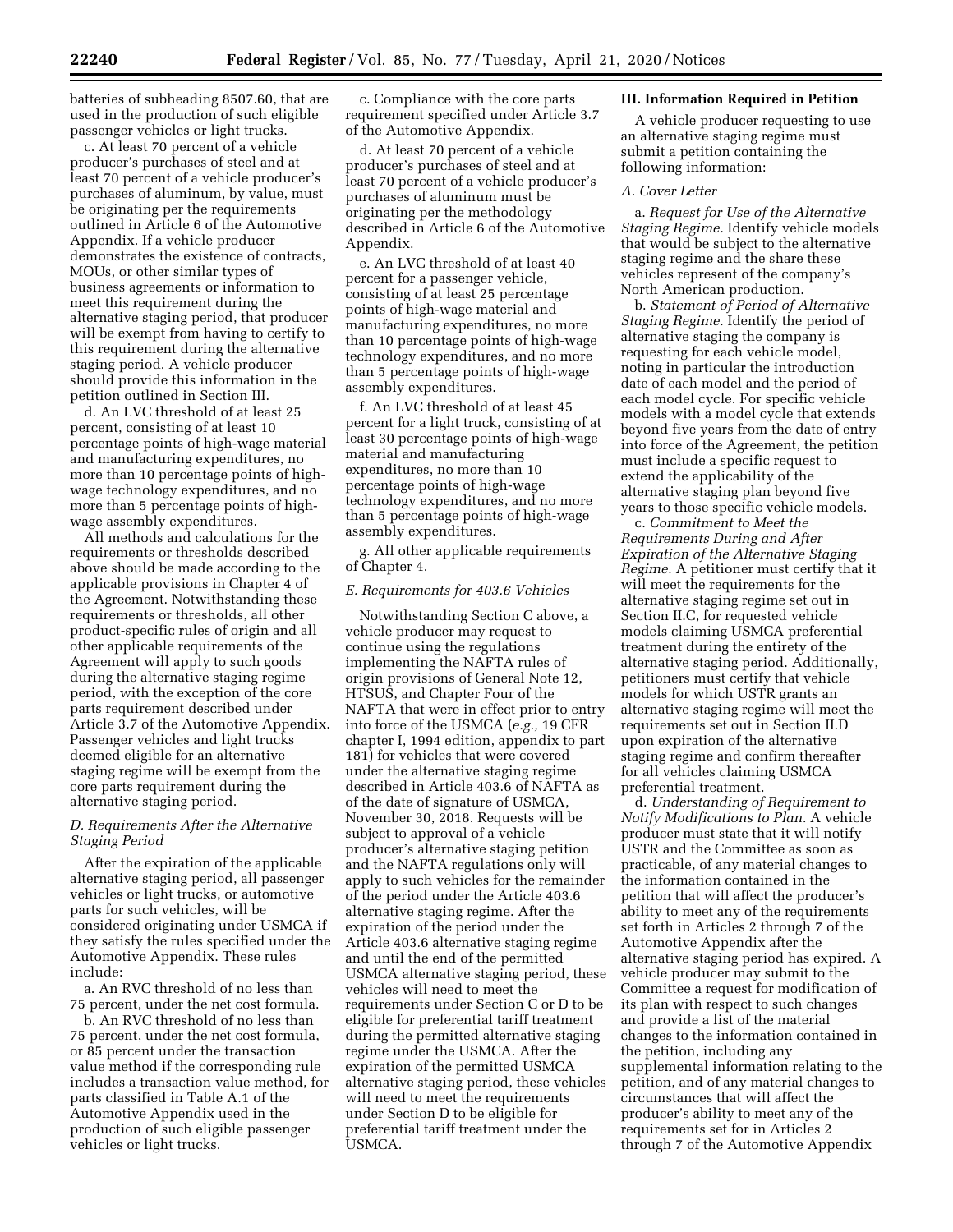after the alternative staging period has expired.

e. *Statement of Confidentiality of Information.* For any electronic submission that contains business confidential information, the file name should begin with the characters 'BC'. Any page containing business confidential information must be clearly marked ''BUSINESS CONFIDENTIAL'' on the top of that page and the submission should clearly indicate, via brackets, highlighting, or other means, the specific information that the petitioner contends is business confidential. If business confidential treatment is requested, a petitioner must certify in writing that it is private commercial or financial information that would not customarily be released to the public. A petitioner also should certify that the information concerns or relates to trade secrets, shipments, processes, operations, or other information of commercial value, the disclosure of which is likely to cause substantial harm to the competitive position of the company. USTR will treat properly marked business confidential information as private.

#### *B. Corporate Information*

a. Corporate name of parent company. b. Corporate address, phone number, and website address of global headquarters.

c. Corporate address, phone number, and website address in the United States.

d. Corporate address, phone number, and website address in Canada.

e. Corporate address, phone number, and website address in Mexico.

f. Overview of the corporate structure in North America and relationship to the parent company.

g. Name, title, phone number, and email address of the senior executive certifying submission in the United States, Canada, and Mexico.

### *C. Assembly Capacity*

Provide information about the company's vehicle assembly, engine assembly, transmission assembly, and advanced battery assembly capacity, and note if such capacity would be originating under the product-specific rules under the Automotive Appendix. Include information regarding any new assembly capacity that the petitioner plans to install within five years of entry into force of the USMCA, and note the date of completion of the new production capacity. Information should include:

a. Three-shift annual production capacity of existing vehicle assembly plants in North America (by plants) in calendar year 2019.

b. Three-shift annual production capacity of existing engine plants in North America (by plants) in calendar year 2019.

c. Three-shift annual production capacity of existing transmission plants in North America (by plants) in calendar year 2019.

d. Three-shift annual production capacity of existing advanced battery plants in North America (by plants) in calendar year 2019. If production is in partnership with another company, please identify the partner and type of relationship.

#### *D. Production*

Provide the following information: a. Corporate structure of production assets in the United States, Canada, and Mexico.

b. List of North American production facilities by location and type (*e.g.,*  vehicle assembly, engine assembly, transmission assembly, and advanced battery assembly).

c. Total number of vehicles assembled in the United States, Canada, and Mexico (by country, plant, and model), in calendar years 2017, 2018, and 2019, and projections for calendar years 2020– 2025.

d. Total value of self-produced auto parts in the United States, Canada, and Mexico (by country) in calendar year 2019.

e. Total value of purchased auto parts produced in the United States, Canada, and Mexico (by country) in calendar year 2019.

f. Total value of purchased non-North American imported auto parts in the United States, Canada, and Mexico (by country) in calendar year 2019.

#### *E. Sales*

Provide the following information: a. Corporate structure of vehicle distribution and sales in the United States, Canada, and Mexico.

b. Total number of vehicles assembled in the United States that are sold in the United States, Canada, and Mexico (by country and by model), in calendar years 2017, 2018, and 2019, and projections for calendar years 2020– 2025.

c. Total number of vehicles assembled in Canada that are sold in the United States, Canada, and Mexico (by country and by model), in calendar years 2017, 2018, and 2019, and projections for calendar years 2020–2025.

d. Total number of vehicles assembled in Mexico that are sold in the United States, Canada, and Mexico (by country and by model), in calendar years 2017,

2018, and 2019, and projections for calendar years 2020–2025.

#### *F. Vehicle Models*

Provide the following information for vehicles assembled in the United States, Canada, and Mexico (by country) for which alternative staging is being requested:

a. Describe the company's sourcing timelines with respect to new vehicle model introductions, next-generation vehicle model introductions, and midcycle vehicle updates.

b. Date (month and year) of the start of each current vehicle model's production.

c. Date (month and year) of the midcycle refresh of each current vehicle model's production.

d. Date (month and year) of the planned start of the next generation of each vehicle model's production.

e. For vehicles for which production began prior to entry into force of the USMCA, identify the actual or estimated RVC for those vehicle models under both the NAFTA rules of origin and the USMCA rules of origin. Also, provide the estimated RVC for core parts for each of these vehicle models.

f. For vehicles for which production begins after entry into force of the USMCA, identify the estimated RVC for those vehicle models under the USMCA rules of origin. Also, provide the estimated RVC for core parts for each of these vehicle models.

g. Provide the date (month and year) when each current or new vehicle model will be fully compliant with the USMCA rules of origin.

#### *G. Steel and Aluminum*

a. Provide the value of corporate purchases of steel in North America in calendar year 2019 (by country and total), including direct purchases, directed-buy purchases, and the estimated value of steel used in the production of purchased major body stampings and chassis frames.

b. Provide the value of corporate purchases of aluminum in North America in calendar year 2019 (by country and total), including direct purchases, directed-buy purchases, and the estimated value of aluminum used in the production of purchased major body stampings and chassis frames.

c. Provide an estimate of the percentage of the total North American steel purchases and North American aluminum purchases, respectively, which is originating in North America according to the product-specific rules identified in Chapter 4 of the Agreement. For this percentage, the vehicle producer need only estimate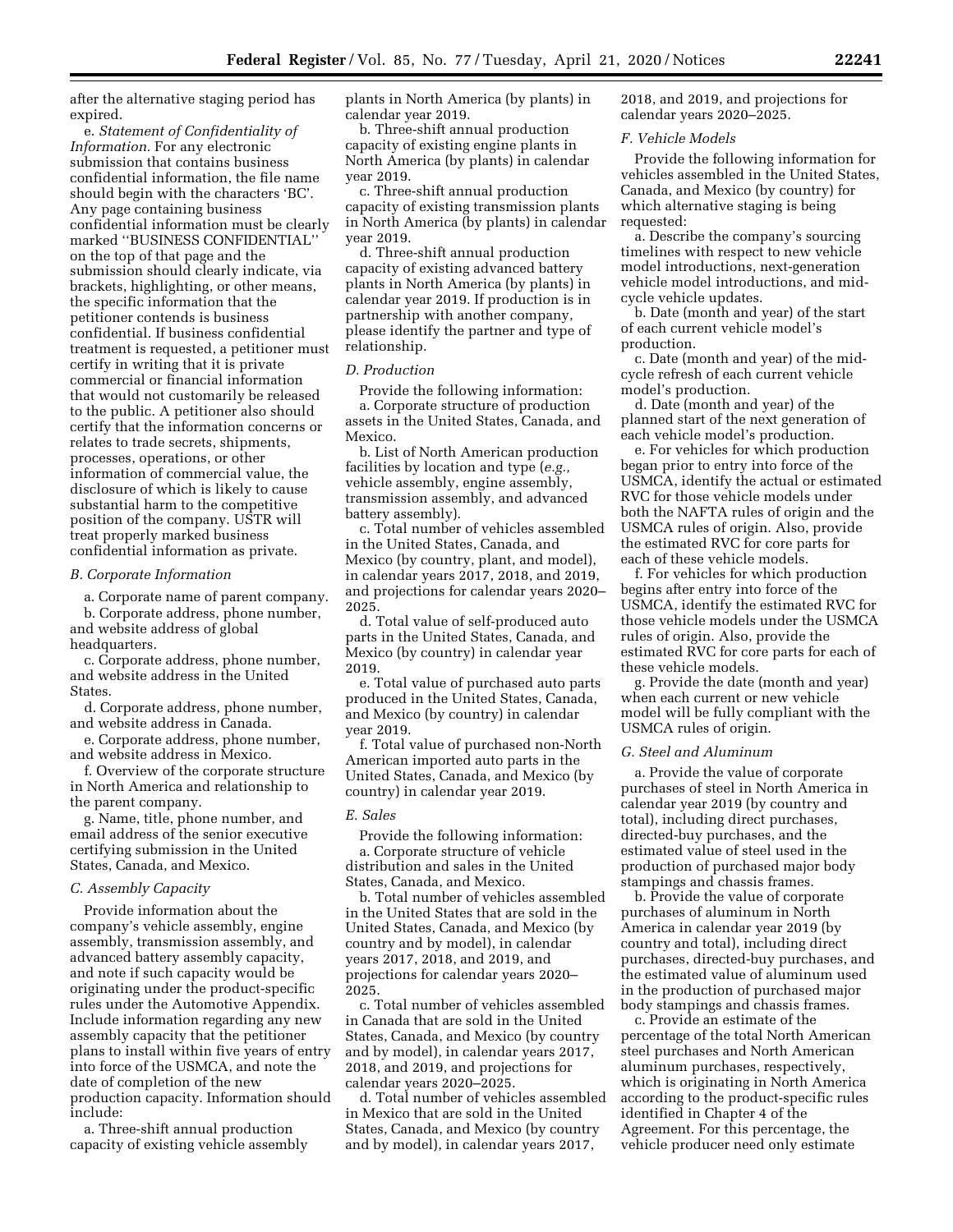purchases of flat-rolled steel or aluminums in coils; tubes, pipes or hollow profiles of steel or aluminum; and any other structural steel or aluminum used in the production of major body stampings or chassis frames for passenger vehicles or light trucks.

#### *H. Wages*

a. Provide the company's expenditures on wages for Research and Development (R&D) and Information Technology (IT) in North America for 2019. R&D expenditures include expenditures for research and development including prototype development, design, engineering, testing, or certifying operations. IT expenditures include expenditures on software development, technology integration, vehicle communications, and information technology support operations.

b. Provide the company's total expenditures on wages to direct production workers in North America for 2019.

c. Provide the ratio of the expenditures of paragraph (a) to paragraph (b), expressed as a percentage.

#### *I. Detailed and Credible Plan*

A detailed and credible plan must contain the following information:

a. A description of how the requested alternative staging vehicle models meet each of the necessary requirements for acceptance into the alternative staging regime as identified in Section II of this notice.

b. A description of the changes the company plans to make to its operations, sourcing, and vehicle content to meet the USMCA rules of origin for each of the alternative staging vehicle models, as well as the company's ability to meet the requirements for steel, aluminum, and LVC. Provide detailed information regarding investments, sourcing changes, jobs, and other procurement or operational changes that demonstrate that these plans are detailed and credible. Address each of the requirements for RVC, core parts, steel and aluminum, and LVC, and how such changes will allow each vehicle model to comply with the USMCA rules of origin.

c. An annual calendar of new investments, sourcing changes, jobs, and other changes to operations, beginning with changes that occurred in calendar year 2019, and plans for 2020–2025.

d. A description of the corporate approval process for investments, sourcing changes, and other operational changes identified in the company's plans.

## *J. Certification*

a. Provide a certification that all vehicle models requested under alternative staging will meet the standard automotive rules at the end of the alternative staging period.

b. Confirm that the company will communicate any modifications to the information in the petition to the Committee as soon as practicable.

c. Provide the title, signature, and contact information of the certifying official.

## **IV. Procedures for Reviewing and Accepting Petitions**

## *A. USMCA Interagency Committee on Trade in Automotive Goods*

USTR will make determinations based on the information contained in a vehicle producer's petition for use of an alternative staging regime. In making such determinations, USTR will seek advice from the Committee, which has been authorized to provide advice, as appropriate, on the implementation, enforcement, and modification of provisions of the Agreement that relate to automotive goods, including the automotive rules of origin and the alternative staging regime that are part of such rules.

## *B. Criteria for Approval*

## a. Ten Percent Threshold

If the passenger vehicles or light trucks covered by the petition for an alternative staging regime are not more than ten percent of the vehicle producer's total passenger vehicle or light truck production in the territories of the United States, Canada, and Mexico according to the calculation methodology described under Article 8.3 of the Automotive Appendix, then no other information—other than the information under Section III.A—is required in order for such vehicles to be eligible to receive preferential tariff treatment under the alternative staging requirements. If the petition is for a quantity of vehicles greater than ten percent according to the same methodology, then the vehicle producer must include all the information in Section III in its request.

#### b. Above Ten Percent Threshold

If the passenger vehicles or light trucks covered by the petition for the alternative staging regime are greater than ten percent of the petitioner's total passenger vehicle or light truck production in the territories of the United States, Canada, and Mexico,

evaluation of the petition will be based on the level of detail and credibility of the information supplied in accordance with Section III. The petitioner should identify the specific vehicle models it estimates will not meet the standard staging regime under the Automotive Appendix upon entry into force of the Agreement. The petitioner also should identify any North American investments and sourcing, preferably by calendar year and location, which will allow such vehicles to meet the standard USMCA rules after the expiration of the alternative staging period. Consider the following examples:

• As part of the plan outline in Section III, a vehicle producer might request the alternative staging regime for certain vehicle models representing more than ten percent of its vehicle production in the United States, Canada, and Mexico. The petitioner might indicate that a specific vehicle model is unable to meet the rules under the standard staging regime, because it can meet a vehicle RVC of only 64 percent, a core parts RVC of only 68 percent (as certain core parts or key components used to make such core parts are not produced in North America), and an LVC materials and manufacturing percentage of only 8 percent. The producer should then provide details on specific investments and sourcing that will allow the vehicle to meet the standard USMCA rules after the expiration of the alternative staging period.

• A producer might describe the North American sourcing of engine or transmission components to meet the vehicle RVC and core parts RVC requirements, an advanced battery in a high-wage North American plant or facility to meet the LVC requirement, and additional purchases of originating steel or aluminum to meet the steel and aluminum purchasing requirements. The petition does not need to include this specific sourcing information if the vehicle producer can demonstrate other actions it will take in order to meet the rules. If the vehicle producer does not provide sufficient detail or the petition has missing information, then USTR may not accept the petition as a 'detailed and credible' plan.

• USTR may consider a petition insufficiently detailed if it does not identify the vehicle models for which it is requesting use of the alternative staging regime, fails to describe how they are not compliant with the standard rules, or fails to describe the planned actions under Section III to bring these vehicles into compliance with the requirements after the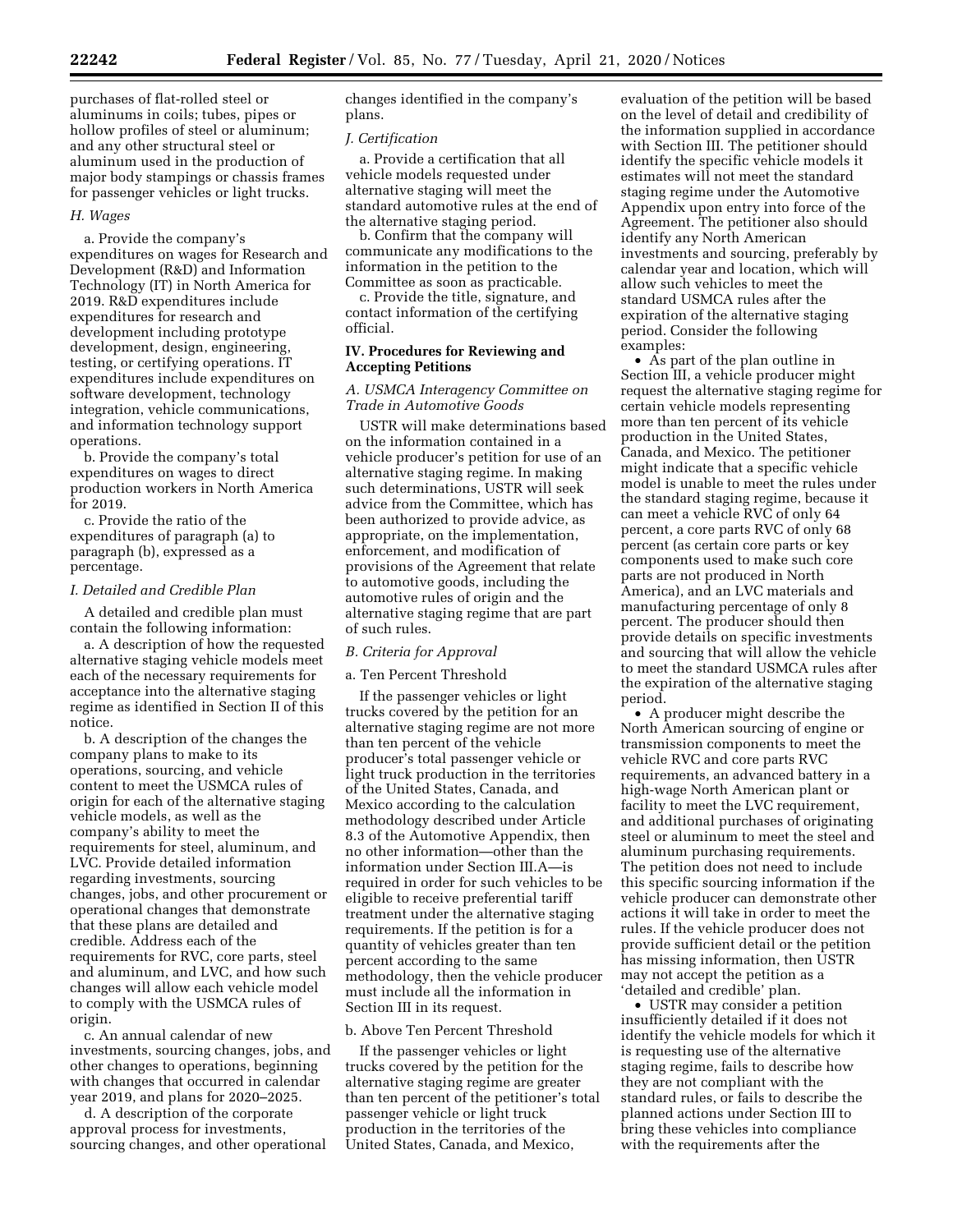alternative staging period. USTR may deem a plan not credible if the producer provides investment or sourcing plans the company's management has not approved, or does not include any supplemental information that supports the plan, such as location of planned additional investments or parts sourcing. If the vehicle producer provides sufficient information under Section III for all vehicles covered by the petition for alternative staging and the information is not false or misleading, then USTR will consider the petition as ''detailed and credible''.

## *C. Providing a Determination*

USTR, in consultation with the Committee, will promptly determine whether to authorize use of the alternative staging regime. USTR will provide the determination in writing to the producer. If USTR denies the petition, the vehicle producer may request the reasons for the denial.

## *D. Notification of Any Deficiencies in Petition*

No later than 30 days after receipt of a petition, USTR, in consultation with the Committee, will notify the petitioner if there are deficiencies, such as missing, inaccurate, or imprecise information that would result in the denial of the petition. No later than August 31, 2020, petitioners must submit a final alternative staging plan correcting any deficiencies. Petitioners also should provide the necessary corrections to the governments of Canada and Mexico. If the producer does not correct deficiencies by August 31, 2020, then USTR may deny the petition.

# *E. Summary of Petitions to Congressional Subcommittees*

Before making a final determination, USTR will provide to the appropriate congressional committees a summary of the requests to use an alternative staging regime. These summaries will exclude any information for which petitioners have requested business confidential treatment.

# *F. Public List of Approved Producers*

USTR will maintain a public list of the names of vehicle producers it has authorized to use the alternative staging regime. If USTR subsequently determines that a producer has failed to meet the requirements of its alternative staging regime, USTR may remove the name of the producer from this list and it no longer will be eligible to claim preferential treatment under its previously approved alternative staging regime.

## *G. Approval by Canada and Mexico*

An authorization by USTR to use an alternative staging regime will apply only to the producer's eligibility to use the regime for imports into the United States. A vehicle producer will need to provide a similar petition to Canada or Mexico under its respective procedures, in order to have the petition approved by each of the three Parties to the USMCA.

## **V. Alternative Staging Regime Review and Modification**

## *A. Request for Modification of Plans*

A vehicle producer must notify USTR and the Committee as soon as practicable through the address provided above, of any material changes to the information contained in the petition that will affect the producer's ability to meet any of the requirements set for in Articles 2 through 7 of the Automotive Appendix after the alternative staging period has expired. A vehicle producer may submit to USTR and the Committee a request for modification of its plan with respect to such changes.

# *B. Information Required in Modification Request*

A vehicle producer's modification request should provide a list of the material changes to the information contained in the petition, including any supplemental information relating to the petition, and any material changes to circumstances that will affect the producer's ability to meet any of the requirements set for in Articles 2 through 7 of the Automotive Appendix after the alternative staging period has expired. The modification request also must include a statement by the producer recommitting to its intention to meet the requirements during and after expiration of the alternative staging regime period as outlined in Section III.

## *C. Approval Process of Modification*

No later than 90 days after receiving the modification request, USTR, in consultation with the Committee, will make a determination, based on the modified plan whether the producer still is able to meet the requirements set forth in Articles 2 through 7 of the Automotive Appendix after the alternative staging period has expired. USTR will provide its determinations to the petitioner in writing. If USTR denies the modification request, the vehicle producer may request the reasons for the denial.

## *D. Inability To Meet Requirements for Use of the Alternative Staging Regime*

If USTR, in consultation with the Committee, determines that the information provided by the vehicle producer in the modified plan will no longer be able to meet the requirements set forth in the Automotive Appendix, USTR will notify the vehicle producer in writing, and no claim for preferential treatment may be made, on or after the date of the determination, with respect to covered vehicles of the producer pursuant to the alternative staging regime. A producer may continue to make a claim of preferential tariff treatment pursuant to the requirements set forth in the Automotive Appendix.

## **VI. Failure To Meet Requirements for Use of the Alternative Staging Regime**

An importer may not make a claim for preferential treatment with respect to a covered vehicle of a producer pursuant to an alternative staging regime, if USTR, in consultation with the Committee, makes a determination that:

a. The producer has failed to take the steps outlined in its request under Section III and, as a result, no longer will be able to meet the requirements set forth in the Automotive Appendix after the alternative staging regime has expired.

b. The producer has provided false or misleading information in its request under Section III.

c. If a vehicle producer is authorized to use the alternative staging regime for more than ten percent of its total production of passenger vehicles or light trucks in USMCA countries, the producer has failed to notify USTR of material changes to circumstances that will prevent the producer from meeting any of the requirements set forth in the Automotive Appendix after the alternative staging regime has expired.

USTR will provide its determinations to the producer in writing and provide the producer with a reasonable opportunity to respond to the determination.

## **VII. Producers of Heavy Trucks or Other Vehicles**

For the period ending seven years after entry into force of the Agreement, if a producer certifies an LVC for a heavy truck that is higher than 45 percent by increasing the amount of high-wage material and manufacturing expenditures above 30 percentage points, the producer may use the points above 30 percentage points as a credit towards the RVC percentages under Article 4.1 of the Automotive Appendix, provided that the RVC percentage is not